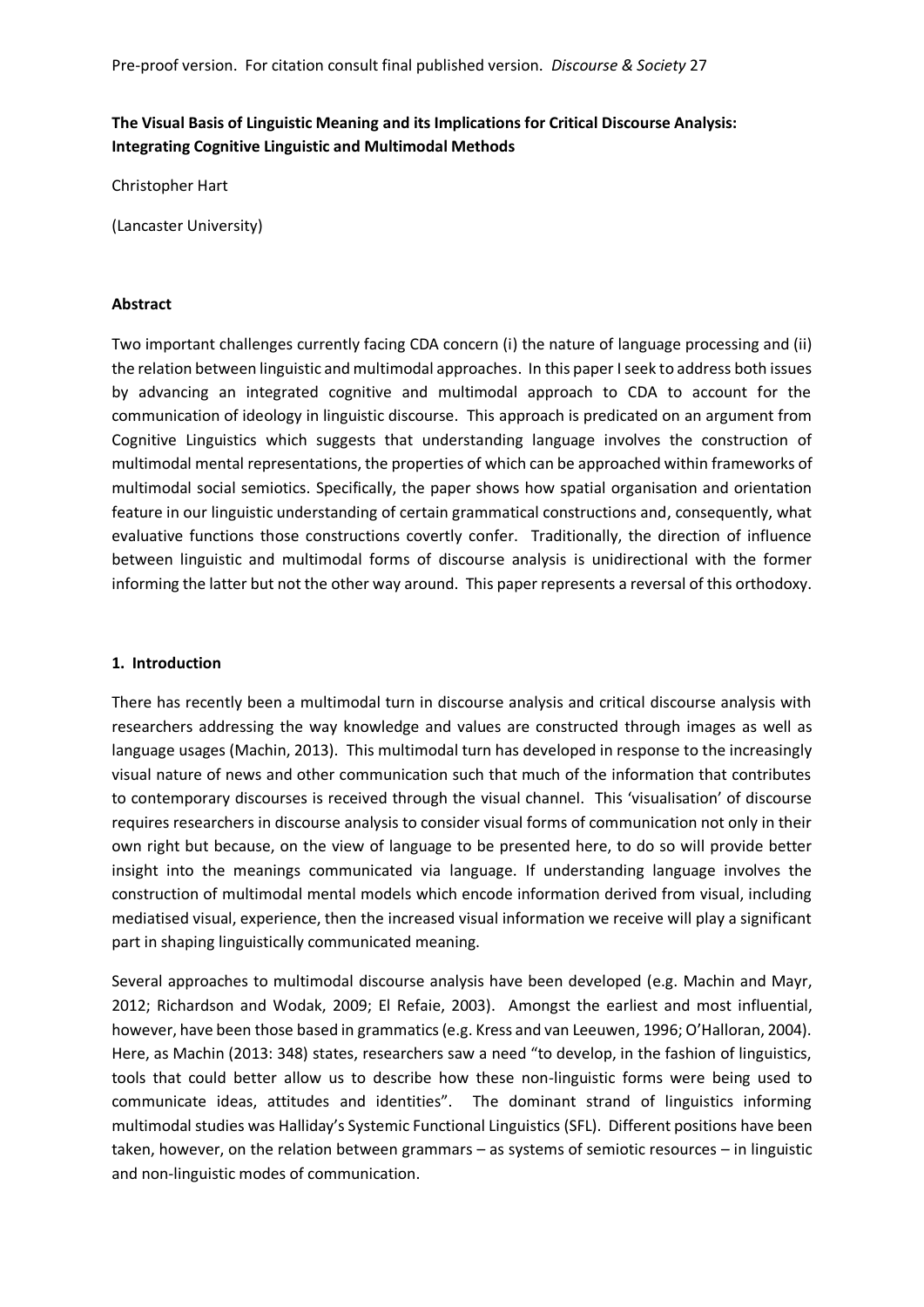While linguistics has had a profound impact on the development of multimodality as a field, then, the same cannot be said for the other way round. That is, multimodality has, hitherto, had little or no bearing on linguistics, including applied linguistics in the form of Critical Discourse Analysis (cf. Arnheim, 2004). One recent development, however, suggests we may need, precisely, to turn to multimodality if we want to fully account for the way that meanings are communicated via language. Cognitive Linguistics and Cognitive Linguistic CDA (CL-CDA) argue that meaning-making in language involves the construction of fully modal rather than *a*modal mental representations. These mental representations, which are based in previous visual, including visuo-semiotic experience, encode information of exactly the kind studied in multimodal discourse analysis. It follows that insights from multimodality can, indeed should, be brought to bear in (critical) studies of language. In this paper, I discuss, in light of the view from Cognitive Linguistics, some of the ways in which CDA might be enriched by insights from multimodality. The paper is purely theoretical and I use non-attested examples throughout to illustrate the points being made. However, I hope to show some of the ways in which a cognitive approach to CDA incorporating insights from multimodality might be operationalised.

#### **2. On Language and Image**

Studies in CDA and systemic functional approaches to multimodal discourse analysis (SF-MDA) share a view of grammar as a semiotic resource organised into a number of functional systems each specifying particular parameters of realisation. Grammars exist, then, as integrated systems of meaning potentials which are instantiated in the 'choices' presented by texts and actualised in the reader's uptake of the knowledge and value positions expressed in those choices. Different stances are taken on the level of overlap between linguistic and visual grammars. Two principle positions may be identified. From one position, meanings are seen as belonging to culture rather than to specific semiotic modalities. This is the view, for example, of Kress and van Leeuwen (1996). Language usages and images, on this account, are both seen as instantiations of a single underlying semiotic capacity. Of course, Kress and van Leeuwen recognise that some meaning potentials are more readily expressed in one modality than the other but maintain that many of the same systems function in both verbal and visual modes. From this perspective, researchers in SF-MDA have sought to show how grammatical systems identified in the study of language similarly function in visual design. For example, Machin (2007) shows how systems of TRANSITIVITY and MODALITY, as well as the grammar of SOCIAL ACTOR REPRESENTATION first described in van Leeuwen (1996), are exploited in visually articulated discourses. From a second position, images are still seen as instantiations of a systemic functional grammar, designed to perform ideational, interpersonal and textual metafunctions of communication, but the categories that make up the grammar are seen as particular to visual communication. This is the view, for example, of O'Halloran (2008), who states that "the systems for visual imagery are not the same as the language systems, which is an obvious point given the differences between the two semiotic resources" (p. 451). Amongst those systems assumed to be specific to the visual modality are those pertaining to FORM (COLOUR, SHAPE, SIZE) and PERSPECTIVE (DEEP SPACE, POINT OF VIEW) as described by Lim (2004).

Some researchers have warned against comparing linguistic and visual communication where to do so may be to impose a kind of linguistic 'imperialism' (e.g. Machin, 2009; Stöckl, 2004). According to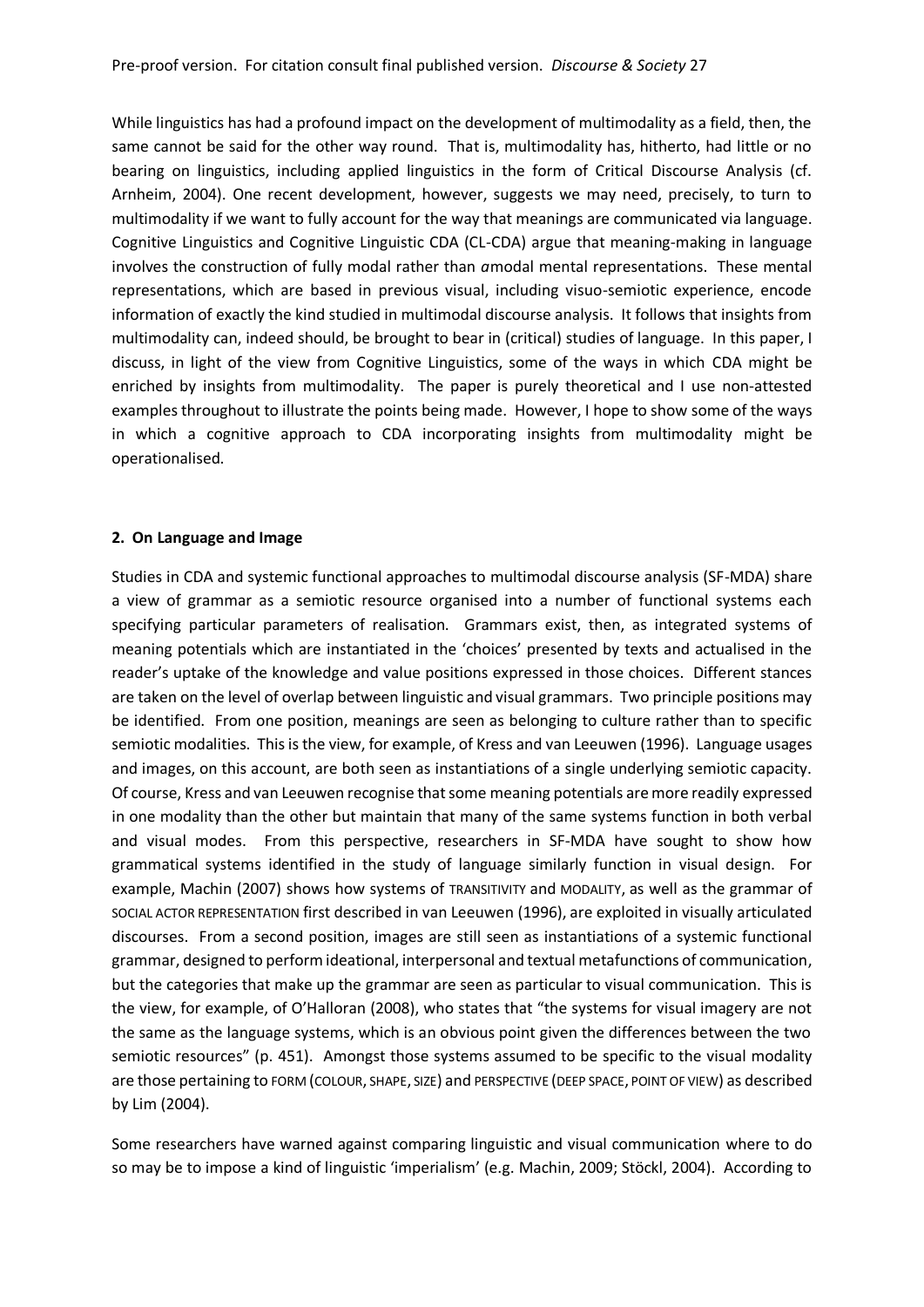Stöckl (2004: 18), for example, the danger is that "we tend to somehow look at one mode in terms of another" and that "due to language's dominance, we seem to be asking which linguistic properties images have". Stöckl's point is that this might lead us to overlook important design features of images which lie beyond the scope of language. However, an equally pertinent point is that it precludes us from asking which imagistic properties might language have.

A major motivation for the separation of semiotic systems in O'Halloran's work comes from her (and SFL's) view of language processing as procedural compared to images whose parts are perceived following Gestalt laws of organisation (2008: 447-448; 2011: 124). According to this view, sentences are processed sequentially as an accumulation of parts and progressive dependencies. This view is at odds, however, with the view advanced in CL-CDA where, following Langacker (2008, 2013), grammatical 'constructions' are seen as whole units or 'chunks' paired at the conceptual level with image-schematic representations inside a system of *symbolic assemblies*. Image schemas, crucially, are experienced as gestalts and possess various visuo-semiotic properties. When language is viewed in this way, then the cognitive processes involved in linguistic and visual understanding may not be all that different. Indeed, Cognitive Linguistics explicitly rejects the idea that the systems and processes that support language are unique to language, which is instead seen as reliant on the same systems and processes that are involved in non-linguistic domains of cognition, including visual perception as well as memory and action (Croft and Cruse, 2004). In the following section, I outline the basic principles of CL-CDA in more detail before going on to describe some of the ways in which this approach might benefit from consultation with multimodal approaches to discourse analysis.

### **3. CL-CDA**

A key claim of CL-CDA is that meaning in language is not encoded in amodal propositional structures such as described in Kintsch and van Dijk (1978). Rather, language usages are seen as cues for the coconstruction of a dynamic conceptualisation which constitutes an intersubjective mental experience of the verbally represented phenomena. It is this process of conceptualisation, then, that provides meaning in and gives coherence to discourse. Conceptualisation as a process is effected through a range of construal operations (see Croft and Cruse, 2004; Hart, 2014a) but, crucially, involves the activation of imagery (Bergen, 2012; Langacker, 2008, 2013; Talmy, 2000). Meaning in linguistic discourse, in other words, involves multimodal rather than amodal mental representations. Two levels of representation are integrated within the conceptualisation: an image-schematic representation and an enriched simulation.

#### *Image-schematic representation*

Image schemas are pre-linguistic conceptual structures which derive from our experiences in and observations of the physical world (Johnson, 1987; Mandler, 2004). They are not images per se but, rather, abstract skeletal structures distilled from repeated patterns of experience. Image schemas arise in basic domains like ACTION, FORCE, SPACE and MOTION to constitute 'folk theories' of the way the world works and provide heuristic guides for interpretation and action. They encode information pertaining, for example, to topology, sequence and causation. These conceptual structures are coopted in language to form the meaningful basis of both lexical and grammatical units inside a system of *symbolic assemblies* (Langacker, 1987, 1991, 2008). On this account, then, no principle distinction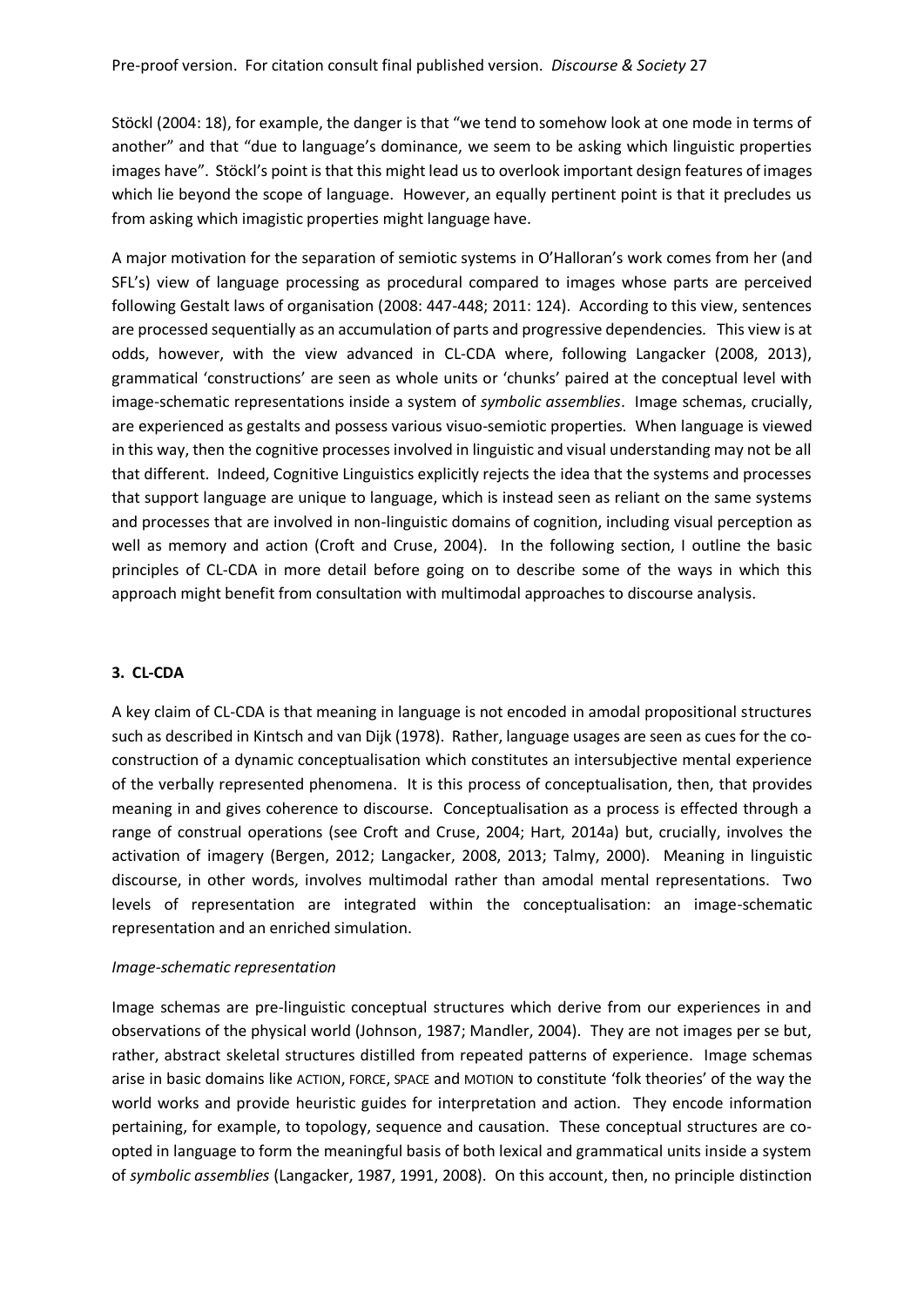is made between grammar and the lexicon. Grammatical constructions are stored as discrete units (in the 'constructicon') which are in and of themselves meaningful by virtue of the conceptual structures they conventionally invoke. In discourse, the grammatical constructions presented by texts invoke their conventional conceptual counterparts to constitute our most basic understanding of the target scene, providing information relating to event-type and -structure. Crucially, from a critical perspective, alternative grammatical constructions are available to impose on the target scene alternative understandings or *construals* which may be reflective of wider patterns of belief and value, discourses (see Hart, 2014a). By way of example, consider the contrast between (1) and (2):

- (1) [Protesters  $TR$ ] [entered  $M$ <sub>MOTION</sub>] [the building  $LM$ ] around 3pm
- (2) [Protesters <sub>TR</sub>] [smashed their way <sub>MOTION</sub>] [into <sub>PATH</sub>] [the building <sub>LM</sub>] around 3pm

Both constructions encode a MOTION event in which a 'trajector' (TR) moves along a path of motion into a 'landmark' (LM). The difference between (1) and (2) lies in the manner of motion which in (1) has no impact on the LM but in (2) results in a change in state to the LM. The contrasting image schemas invoked by (1) and (2) to construe the same situation are modelled in Figure 1a and 1b respectively.



**Figure 1.** Canonical vs. Impact on LM MOTION schema

TR = Trajector, LM = Landmark. The dashed circle represents that starting point of TR within the eventstructure. The vector represents its path of motion into LM. The stepped arrow in (b) represents the change in state to LM as a result of the event.

Another crucial argument of Cognitive Grammar is that situations are subject to further construal as the conceptual content apprehended in their understanding is experienced from a particular perspective. This further level of construal arises as many grammatical constructions include within their semantic frames a point of view specification (Langacker, 2008: 75). This is most easy to see in deictic expressions such as (3) compared to (4). In (3), the point of view from which the event is construed is from inside the LM. In (4), by contrast, the event is construed from outside the LM. It should be noted, however, that spatial point of view is not restricted to deictic expressions but is encoded in other types of grammatical construction (see Section 4).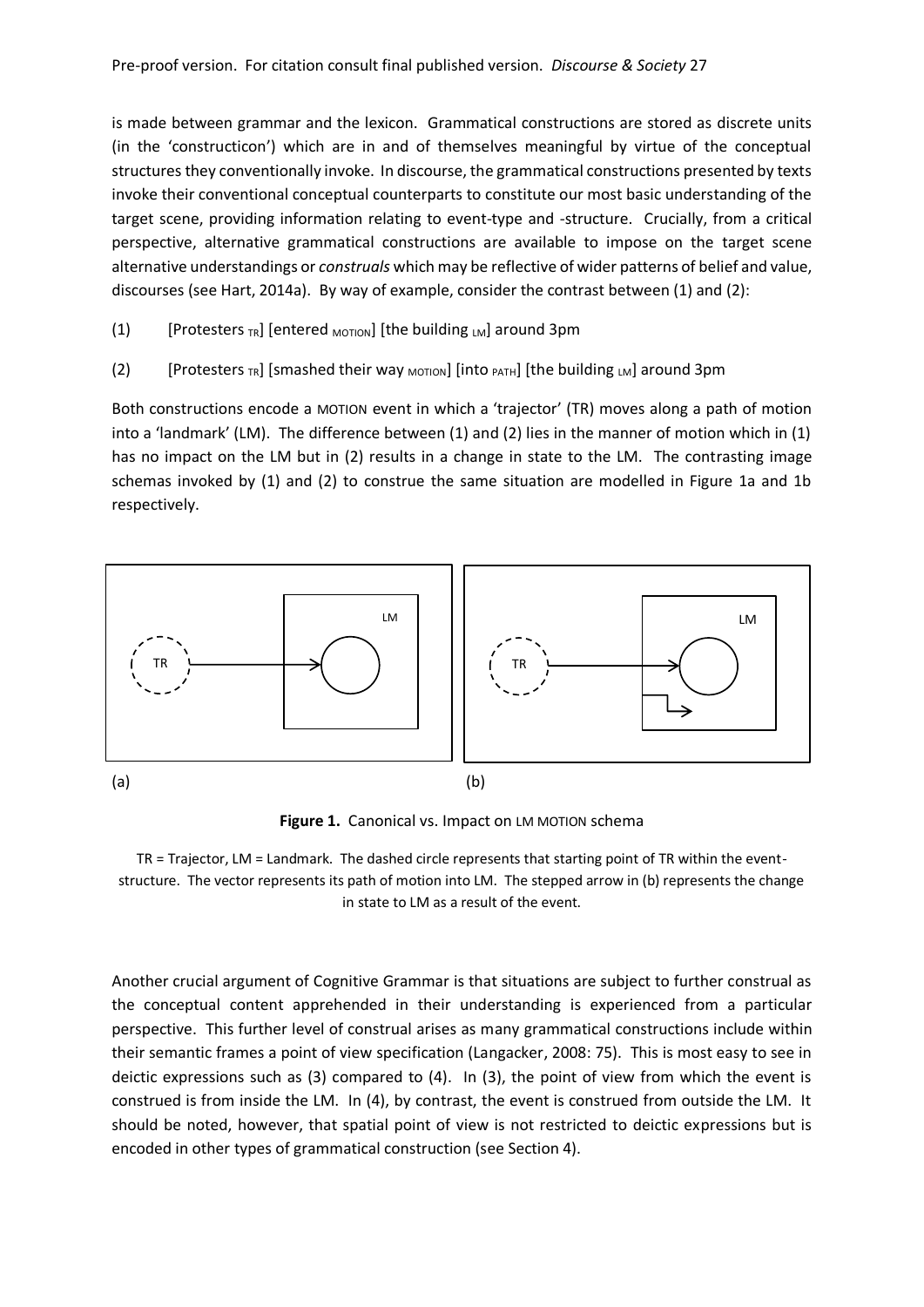- (3) [Protesters <sub>TR</sub>] [came <sub>MOTION</sub>] [into  $_{PATH}$ ] [the building  $_{LM}$ ]
- (4) [Protesters  $_{TR}$ ] [went <sub>MOTION</sub>] [into  $_{PATH}$ ] [the building  $_{LM}$ ]

#### *Simulation*

At a second level of representation, the abstract image-schematic structures invoked by grammatical constructions are 'fleshed out' in a richer simulation of the target scene (see Bergen, 2012 for an overview of research in this area). The basic idea here is that language functions as "a set of cues to the comprehender to construct an experiential (perception plus action) simulation of the described situation" (Zwaan, 2004: 36). By simulation it is meant an "experience resembling perceptual or motor experience occurring in the absence of the relevant external stimuli, in the case of perceptual experience; or without actual execution of motor actions, in the case of motor imagery" (Bergen, 2007: 735). Meaning at this level, then, involves imagining the target scene unfolding spatiotemporally in our mind's eye. At this level of meaning, information not specified in the utterance but derived from relevant past experience, including information relating to the colour, shape, size, orientation of actors, entities, and effectors in the scene, as well as length, rate and relative direction of motion, is integrated into the conceptualisation (Stanfield & Zwaan, 2001; Glenberg & Kaschak, 2002; Kaschak et al., 2005; Matlock, 2004; Zwaan et al., 2002). It is also at this level that systems of affect are integrated. The way this works, according to Bergen (2007: 278), is as follows:

Through exposure to language in context, language users learn to pair chunks of language like *kick, Mary*, or *John* with perceptual, motor, social, and affective experiences. In subsequent instances of language use, when the original perceptual, motor, social and affective stimuli are not contextually present, the experience of them is re-created through the activation of neural structures responsible for experiencing them in the first place.

Evidence that understanding language involves such a simulation comes from a variety of psycholinguistic experimental and neurofunctional imaging studies which show that the same neural processes involved in perceiving, performing, or being on the receiving end of an action are activated when the same action is designated in the course of discourse (see Bergen, 2012 for an overview; see also Barsalou, 1999; Glenberg & Robertson, 2000; Bergen et al., 2004; Bergen & Chang, 2005).

The simulation, furthermore, is run from the perspective of an 'immersed experiencer' (Zwaan, 2004). That is, with *simulated situatedness*. What kind of experience role the conceptualiser adopts, i.e. whether they imagine themselves as perceiving, performing, or being on the receiving end of the action designated depends, at least in part, on the point of view determined at the schematic level by the selected grammatical construction (Bergen et al., 2004; Bergen and Chang, 2005; Zwaan, 2004).<sup>1</sup>

The connection with multimodality should by now be becoming clear. The meanings invoked by language encode multimodal information of precisely the kind whose potential social semiotic functions have been studied in multimodal discourse analysis. In the following section, I elaborate on this connection to show, under three headings, how insights from multimodal discourse analysis might usefully be incorporated in language-focussed CDA.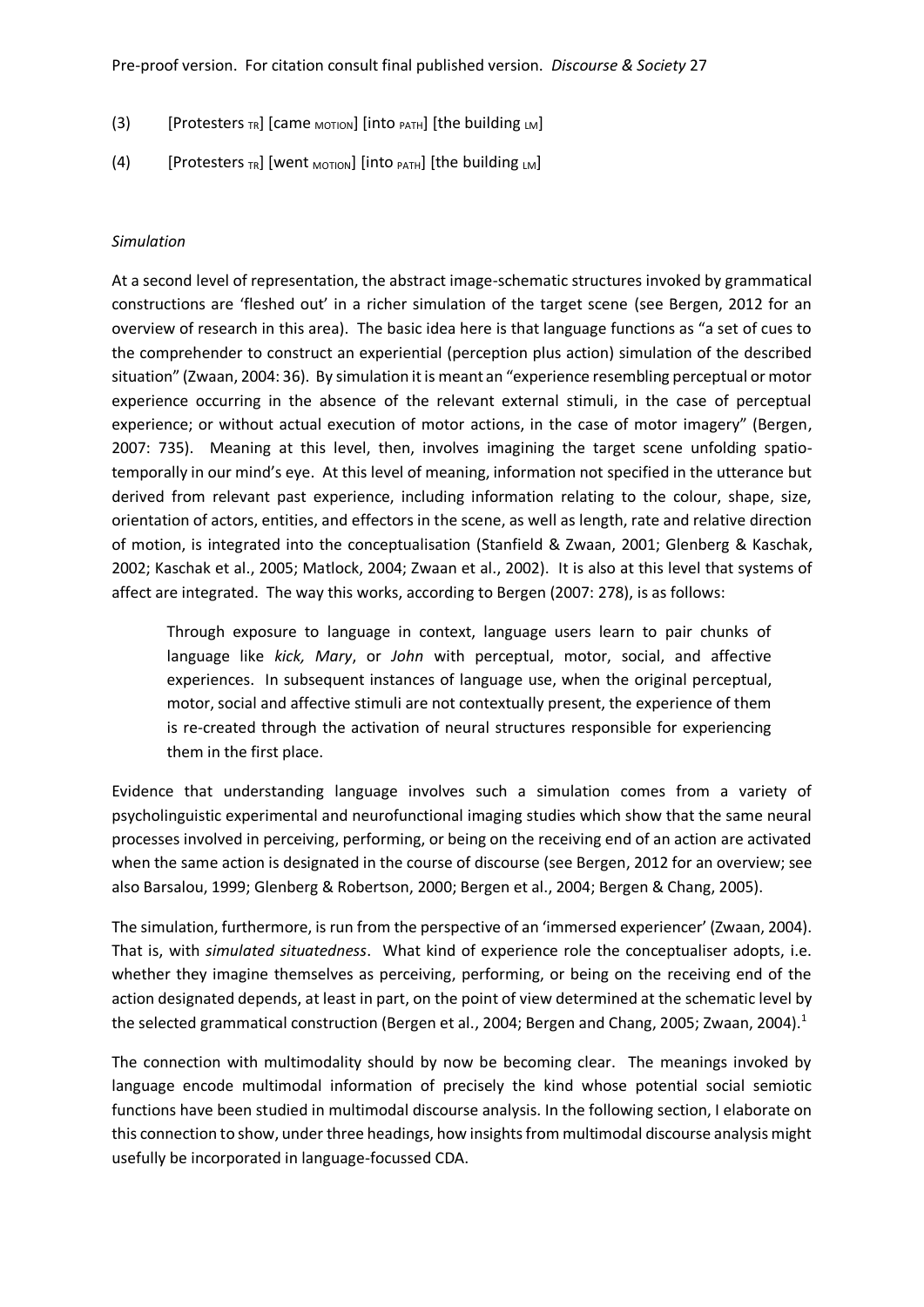Pre-proof version. For citation consult final published version. *Discourse & Society* 27

### **4. Connections with Multimodality**

#### *Image as Text*

What the Cognitive Linguistic account outlined above suggests is that the meanings invoked by particular language usages – text – are multimodal in nature. The conceptualisations constructed in linguistic discourse, in other words, possess many of the same properties as images, properties whose ideological potentials have been extensively studied in multimodal discourse analysis. Multimodal discourse analysis therefore presents a useful paradigm through which to analyse the nuances of meaning communicated via language as well as image.

Two visuo-spatial parameters which have been widely studied in multimodality and which, on the account presented above, feature in linguistically engendered meaning too, relate to topology and point of view (Kress and van Leeuwen, 1996; van Leeuwen, 2008; Lim, 2004). Image schemas, for example, encode topological relations between elements of the target scene relative to the conceptualiser's own situatedness or point of view within the cognitive representation. In this way, the system of PERSPECTIVE can be seen to function in both linguistic and visual, including visuo-semiotic, understanding.<sup>2</sup> Similarly, at the level of simulation, information relating to systems of FORM, such as COLOUR, which haslikewise been widely studied in multimodality (Koller, 2008; Kress and van Leeuwen, 1996; Machin, 2007; van Leeuwen, 2010), is integrated into the conceptualisation.

Let us illustrate how insights from multimodality can be incorporated in CDA, then, taking PERSPECTIVE as a case in point.<sup>3</sup> Consider the following four constructions which make up part of the conventional repertoire for reporting on political protests (Hart, 2013a/b, 2014a/b).

- (5) [Protesters  $_{AGENT}$ ] [attacked  $_{AGTION}$ <sup>A</sup>] [police officers  $_{PATHIT}$ ] [in Parliament Square LOCATION]
- (6) [Police officers PATIENT] [were attacked  $_{\text{ACTION}}$ <sup>A</sup>] by [protesters  $_{\text{AGENT}}$ ] [in Parliament Square LOCATION]
- (7) [Police officers  $_{AGENT}$ <sup>1</sup>] [clashed  $_{ACTION}$ <sup>R</sup>] with [protesters  $_{AGENT}$ <sup>2</sup>] [in Parliament Square  $_{LOGITION}$ ]
- (8) [Protesters  $_{AGENT}$ <sup>2</sup>] [clashed  $_{AGTION}$ <sup>R</sup>] with [police officers  $_{AGENT}$ <sup>1</sup>] [in Parliament Square  $_{LOGTION}$ ]

All four grammatical constructions can be used to describe the same or similar material situations. A number of differences can be discerned, however, in the conceptualisations they invoke. The conceptualisations are modelled in Figure 2(a)-(d). At the schematic level, conceptualisation takes place inside nested mental spaces – temporary conceptual pockets opened up in discourse for purposes of local understanding (Fauconnier, 1997). At least two mental spaces are involved: an 'event space' in which event-structure is determined and a 'base space' in which point of view is determined. The point of view in the base space does not alter the content of the event space but does affect how it is seen and evaluated. As Kress and van Leeuwen (1996: 146) state: "the addition of perspective adds nothing to the representational meaning [of images] but it does add attitudinal meaning".

The first major difference between  $(5) - (8)$ , then, relates to the image schema recruited to construe the structure of the event inside the event space. In (5) and (6) the regular transactive or asymmetrical constructions [Sbj ACTION<sup>A</sup> Obj] and [Sbj ACTION<sup>A</sup> by Obj] both invoke a one-sided ACTION schema in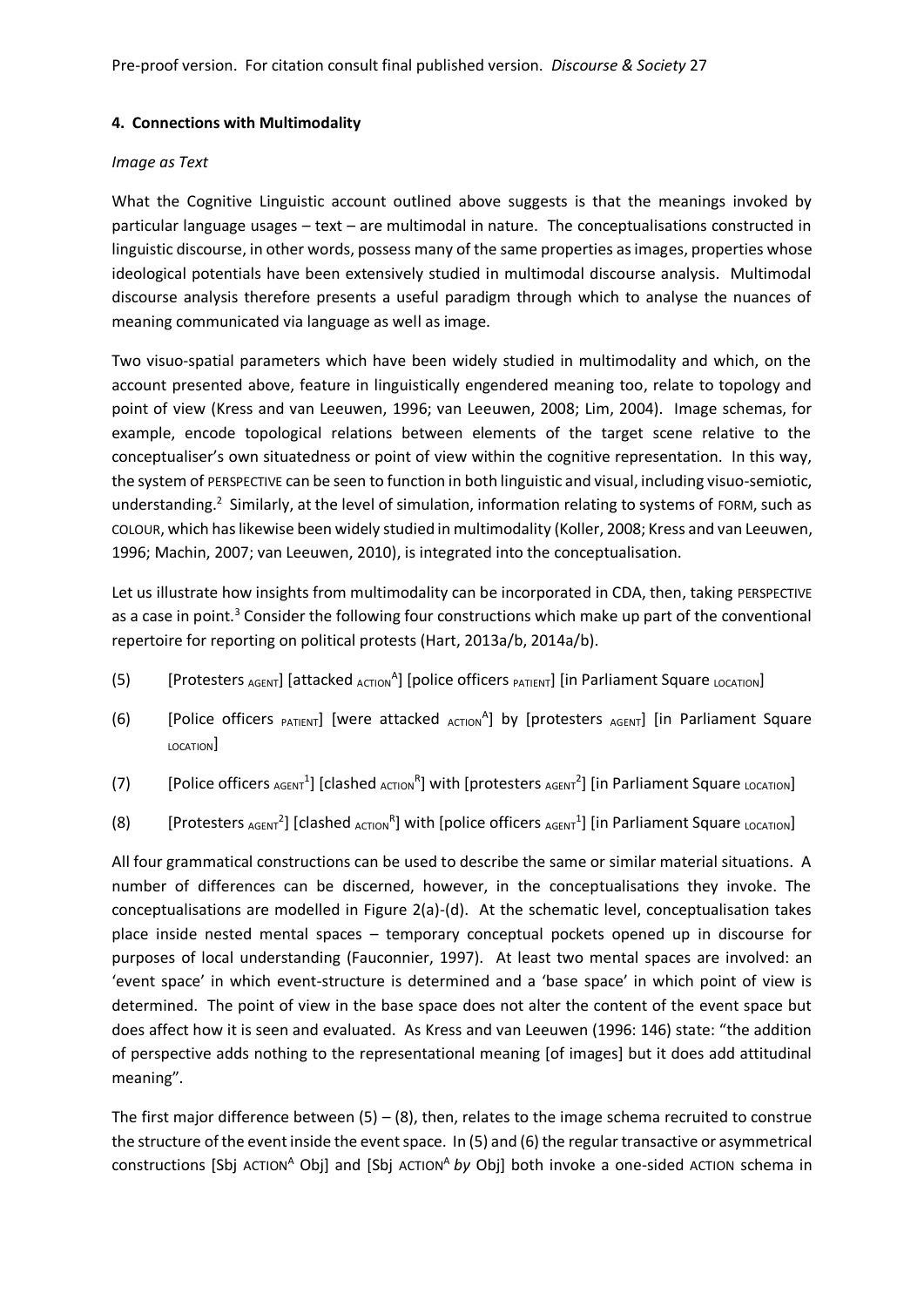which an AGENT (A) acts upon a PATIENT (P). The direction of energy transfer in the event is unidirectional. By contrast, in both (7) and (8) the reciprocal construction [Sbj ACTION<sup>R</sup> with Obj] invokes a two-sided ACTION schema in which both participants are equally agentive. The direction of energy transfer, in other words, is bidirectional.<sup>4</sup> Ideologically, of course, the difference serves to attribute agency in and therefore responsibility for the violence in different ways thus realising different (de)legitimating strategies. The second major difference between (5) - (8) consists in the point of view from which the conceptual content in the event space is construed. It is here that the connection with multimodality becomes most clear. The argument I am advancing is that regular transactive constructions encode a point of view in the base space which is either up-stream of the energy flow from behind the AGENT or downstream of the energy flow from behind the PATIENT depending on voice. The active voice as in (5) invites a construal from up-stream of the energy flow as in Figure 2(a) while the passive voice as in (6) invites a construal from down-stream in the energy flow as in Figure 2(b). The reciprocal construction, by contrast, as well as encoding an alternative event-structure, invites a construal of that content from an alternative point of view at right angles with rather than in line with the direction of energy flow. Which of the two available positions is adopted here is motivated by an iconic correspondence between the linear organisation of the clause and the left-right organisation of conceptual content (cf. Perniss et al. 2010). Thus, assuming we arbitrarily assign 'the police' as AGENT<sup>1</sup> and 'protesters' as AGENT<sup>2</sup>, (7) invites as construal as in Figure 2(c) while (8) invites a construal as in Figure 2(d).

Now, if these hypotheses are correct, and the grammatical constructions involved invoke a spatialized mental representation of the referential situation, then it follows, since there is no principled reason to suppose that such semiotic features should function differently in linguistic versus visual modes of communication, that the spatial relations encoded can be analysed within frameworks of multimodality. That is (i) conceptualisations can be characterised in the same terms as images<sup>5</sup> and (ii) the ideological/(de)legitimating potentials of spatial (as well as other multimodal) properties can be interpreted with reference to previous findings from multimodal discourse analyses.

The alternative construals encoded by grammatical constructions (5)-(8) establish different spatial and orientational relations between the conceptualiser and participants in the scene under consideration. In multimodal discourse analysis, these different spatial and orientational parameters are attributed different semiotic functions (e.g. Kress and van Leeuwen 1996). Most fundamentally, for example, (5) and (6) present a frontal angle while (7) and (8) present an oblique angle. And functionally, as Kress and van Leeuwen (1996: 136) state, "the difference between the oblique and the frontal angle is the difference between detachment and involvement". Thus, we can characterise the conceptualisation invoked by (5) and (6) as encoding an 'involved' perspective and the conceptualisation invoked by (7) and (8) as encoding an 'observer's' perspective.

More specifically, from the involved perspectives of (5) and (6), participants are arranged, relative to the point of view of the conceptualiser, according to spatial values of proximal versus distal as well as orientation values ego-aligned versus ego-opposed. In (5), the AGENT is proximal and ego-aligned while the PATIENT is distal and ego-opposed. In (6), the PATIENT is proximal and ego-aligned while the AGENT is distal and ego-opposed. According to multimodality studies, the illusion of depth or visual distance in an image serves to signify social distance (Kress and van Leeuwen, 1996: 124; Machin and Mayr, 2012: 96). Thus, where the active voice in (5) establishes a proximal relation with the AGENT and a distal relation with the PATIENT, it may be said to realise an affiliation strategy with respect to the AGENT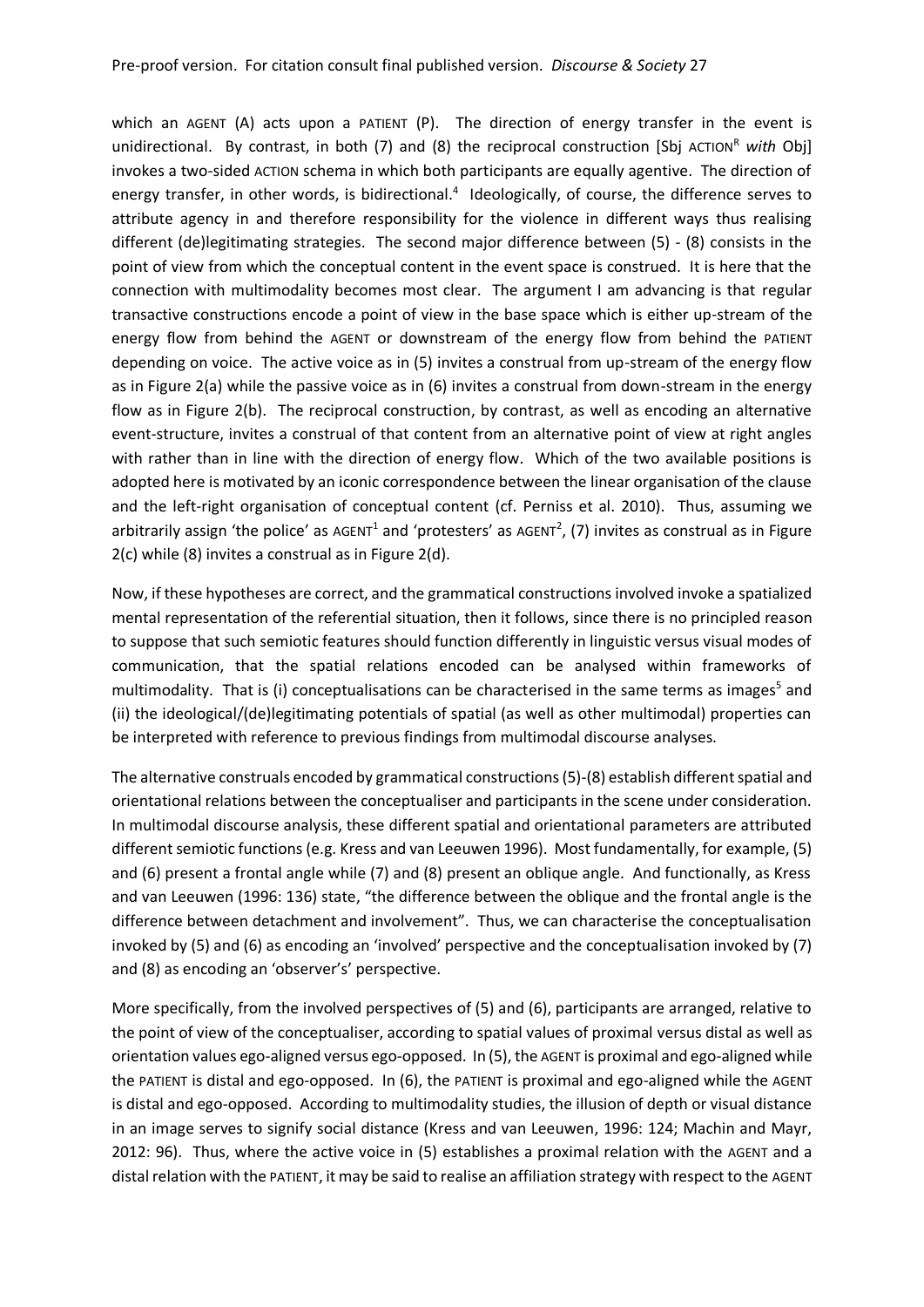and an othering strategy in respect of the PATIENT while the passive voice in (6), which establishes a proximal relation with the PATIENT and a distal relation with the AGENT, invites the viewer to identify with the PATIENT and otherises the AGENT.



**Figure 2.** Event-structure and point of view in regular transactive versus reciprocal constructions

ES = Event space, BS = Base space. A = AGENT, P = PATIENT and V = the viewer or conceptualiser. The solid vectors represent the flow of energy in the event structure. The dashed line represents the viewer's orientation by sightline. The broken line (R) represents a role connector between V and A or P.

Moreover, at the level of simulation, due to the orientational values encoded, the viewer is encouraged not only to see the event from the same perspective as the AGENT or PATIENT but to experience the event as if they were in their shoes.<sup>6</sup> That is, in Kress and van Leeuwen's terms, the viewer comes to temporarily inhabit the world of the image as a participant in the event depicted. In the active voice of (5), then, the viewer is invited into the role of the AGENT to imagine themselves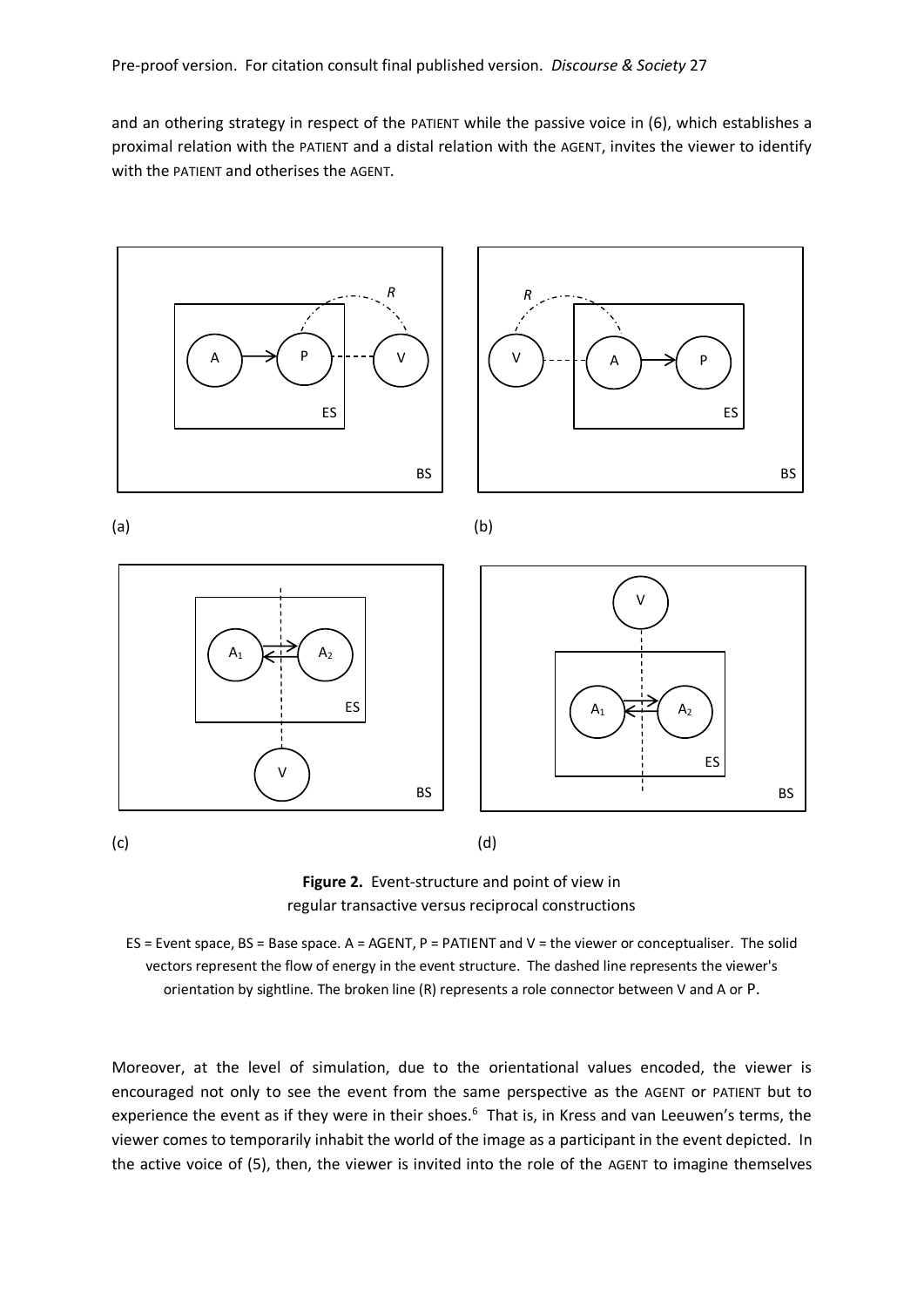performing the action. Thus, since no one likes to think of their own actions as being beyond reproach, the active voice is more likely to be used to report legitimated actions of the in-group as in (9), where the event is construed as a MOTION event rather than an ACTION event (see Hart, 2013a/b). Construing the event as a MOTION event, as modelled in Figure 1a, construes it as non-transactive and thereby glosses over any material effect on a second participant.

(9)  $[The police_{TRAJECTOR}]$   $[moveed_{MOTION}]$   $[into_{PATH}]$   $[the area_{LANDMARK}]$  around 3pm

By contrast, in the passive voice of (6), the viewer is invited into the role of PATIENT to imagine themselves being on the receiving end of the action. The effect of such a construal, when the simulation is run, is to evoke a sense of personal threat. As Machin and Mayr state:

Where we see people from behind, this can often serve to offer us their point of view, their perspective on the world. So if in an image we were to see the back of a person and then beyond them another person pointing a gun at them, we would take the perspective of the first person who faces the threat. (Machin and Mayr, 2012: 99)

It is therefore expected, against orthodox interpretations of the ideological functions of the passive voice (Fowler et al., 1979; Kress and Hodge, 1993), that passive constructions will be favoured for delegitimated, e.g. violent, ACTION events in which the perceived out-group are agentive (see Hart, 2013a/b).

From the observer perspectives of (7) and (8), participants are arranged in profile according to spatial values left versus right. According to Kress and van Leeuwen (1996), spatial left signifies 'given' information while spatial right signifies 'new' information. By 'given' it is meant 'known as part of the culture' while 'new' is understood as 'problematic' or 'contested' (Kress and van Leeuwen, 1996: 180- 181). Following Kress and van Leeuwen's characterisation, we can therefore interpret the construal encoded in (7) as problematizing the behaviour of the protesters and the construal encoded in (8) as problematizing the behaviour of the police.

By connecting with multimodality, the CL-CDA can reveal ideological/(de)legitimating properties of language usages not previously recognised. Indeed, the critical impetus of CL-CDA may be seen to come precisely from the incorporation of insights from multimodal social semiotics. However, questions arise here concerning how it is we know that different visuo-spatial variables carry different ideological connotations, where the mapping between spatial and orientational values and ideological values seems to be based largely in the subjective readings of the analyst. As Kress and van Leeuwen (1998: 218) concede:

The major challenge to our approach is the epistemological status of our claim … [H]ow can we know that left and right, and top and bottom, have the values we attribute to them, or more fundamentally, have any value at all?

To address this issue, two sources of evidence are available, both of which suggest alternative semiotic functions for spatial left and right. The first line of evidence is lexical. Polysemy and metaphor in discourse both reflect conceptual connections, in the form of conceptual metaphors, conventionally shared by language users (Lakoff, 1987; Lakoff and Johnson, 1980). Such conceptual metaphors emerge from co-activations in embodied experience. The conceptual metaphors gleaned from patterns of lexical realisation may therefore help establish an experiential basis for the associations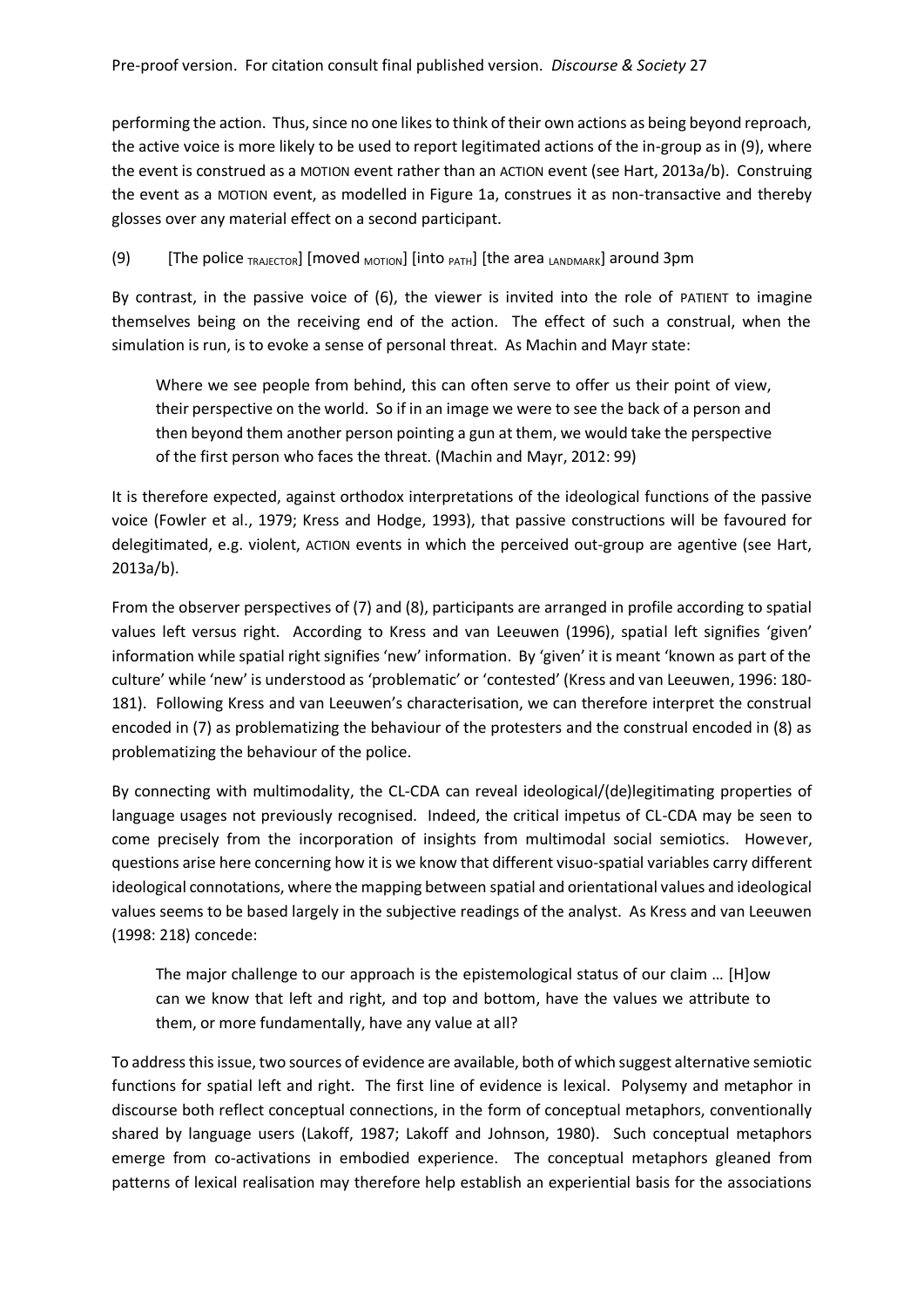claimed between spatial and ideological values in MDA (see Feng, 2011; Feng and Espindola, 2013). One candidate conceptual metaphor is SOCIAL RELATIONS ARE DISTANCE which is evidenced by expressions like 'close friends' or 'remote cousins'. This conceptual metaphor supports the interpretation of proximal/distal values in images as signifying social distance. Similarly, the semiotic functions of egoaligned/ego-opposed orientations is supported by a conceptual metaphor STANCE IS POSITION/ORIENTATION IN SPACE (see Hart, 2014a).<sup>7</sup> Our ideological points of view as well as our physical points of view can be 'in line with' or 'opposed to' one another. I can 'stand behind' you both spatially and socially. The etymology of 'confrontation' has its roots in expressions of spatial relation. This conceptual metaphor, however, does not seem to bear out the given/new interpretation of left versus right where, for example, to be 'in the right' is not to be considered problematic but morally correct.

The second line of evidence is experimental. Casasanto (2009), for example, has shown that spatial right is generally associated with positive valence while spatial left is generally associated with negative valence. Of course, the ideological values of spatial properties are unlikely to be universal and may vary according to culture, context and individuals. Experiments such as this, though, suggest ways in which the ideological values of spatial properties in language and image could be tested within the perimeters of particular social and political discourses. And all of this, of course, is predicated on the spatiality of linguistic meaning in the first place, an hypothesis which still requires empirical validation.

#### *Image as Co-text*

The hypothesis advanced above makes a number of predictions concerning behavioural relations between language and image. One prediction is that the multimodal features encoded in language usages and images co-textually linked should, on the whole, tend to match. That is, in other words, there should be a tendency for relevant language usages and images in the same text to encode, e.g., the same spatial point of view. One site where this might most easily be put to the test is in news photographs and their captions. To achieve this would require a software package in which images could be annotated using a semantic code applicable to both language and image. See Figure 3 for an illustrative example. The image is of the 2009 G20 protests in London published in the *Guardian*, a paper which was very critical of police behaviour during the summit.

Images can then be compared with co-textually linked sentences, which have been tagged using the semantic code, to see if they match. The image in Figure 3, for example, was accompanied by the caption in (10).

## (10) [Police  $_{AGENT}$ <sup>1</sup>] and [protesters  $_{AGENT}$ <sup>2</sup>] [clash  $_{AGTION}$ <sup>R</sup>] in London on 1 April 2009

Moreover, quantitative analyses may be run over any images saved with specific tags or combinations of tags (collocations) in much the same way as a concordance program used in Corpus Linguistics. This allows one to observe general convergences of language and image across a corpus rather than specific instances of congruity. It also allows for cross-corpus comparisons (e.g. between two different newspapers).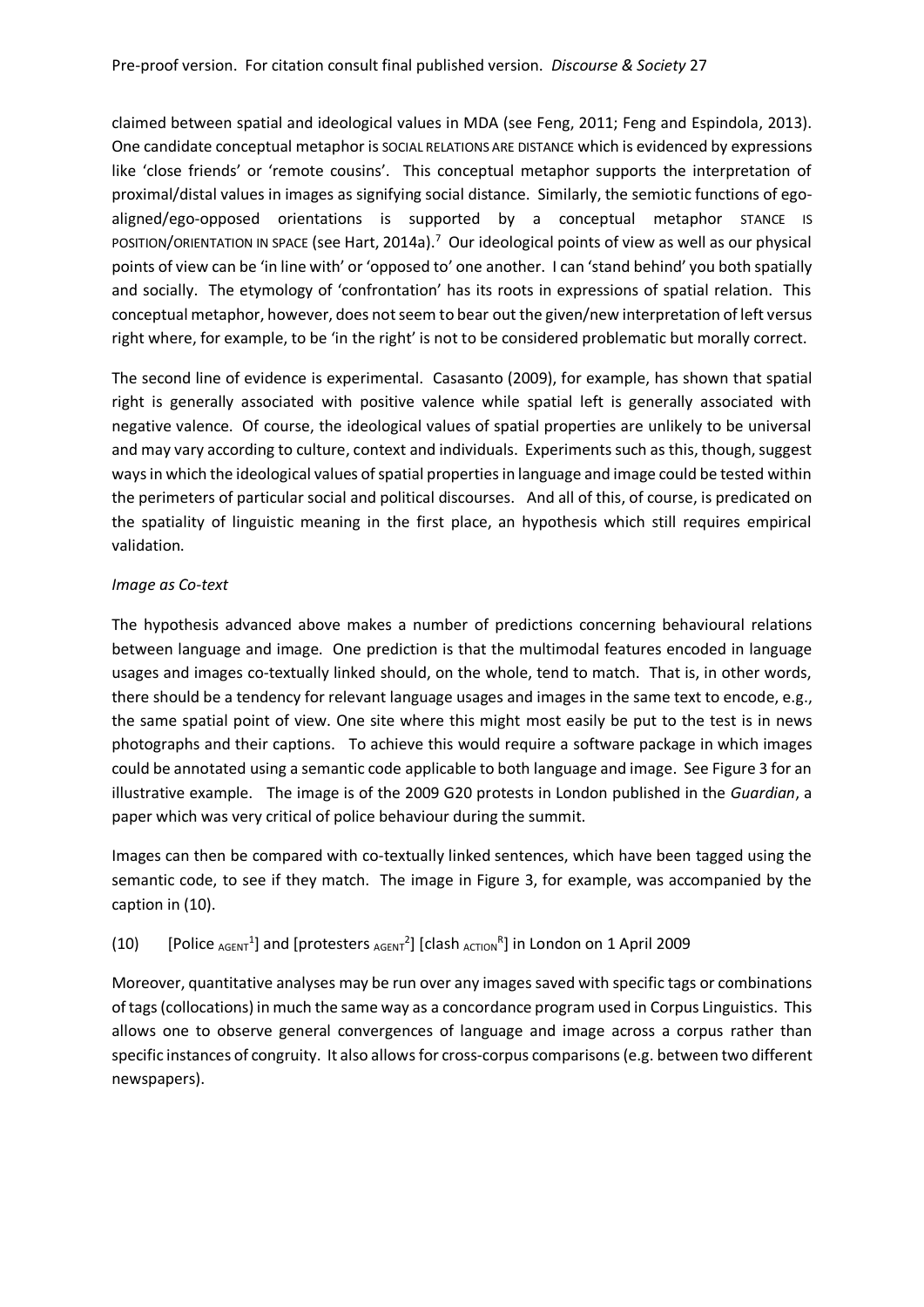Pre-proof version. For citation consult final published version. *Discourse & Society* 27



**Figure 3.** Semantic annotation of image

#### *Image as Context*

One further way in which multimodal discourse analysis might be able to contribute to language-based CDA emerges from the claim made in simulation semantics that the imagery invoked by particular language usages is, in part at least, a function of the visuo-spatial and interactional experiences which have accompanied similar language usages in the past (Bergen, 2007). In cases of social and political discourse, of course, one rarely has any first-hand experience of the events being described. Rather, the contexts in which one has been exposed to similar language usages are mediatised and our accompanying experience visuo-semiotic rather than primary visual. The simulated experience, that is, the meaning, evoked by language usages will therefore reflect the semiotic experiences we have had in encountering images of the same or similar events. In other words, it follows that the precise meanings of language usages in any given context are dependent on patterns in visual articulations of the same discourse. In interpreting language, this means that those semantic features not determined by grammatical properties of the utterance but provided by background experience, such as the size, shape, colour of actors, their clothing etc., will be a probabilistic function of the information found in relevant visuo-semiotic experience. To study the nuances of meanings communicated via language, therefore, requires a corpus-based analysis of the images that make up the visuo-semiotic context for the utterance(s) in question. The annotation need not then be restricted to event-structure, point of view and spatial relations but could also usefully include, e.g., categories defined within van Leeuwen's (1996) Social Actor Network as well as categories for body posture, gesture, gaze, facial expressions, clothing and effectors, backdrop and so on.

#### **6. Conclusion**

What I have aimed to do in this paper, in accord with the aims of this special issue, is to set out an agenda for future developments in CDA and specifically CL-CDA. The principle claim has been that the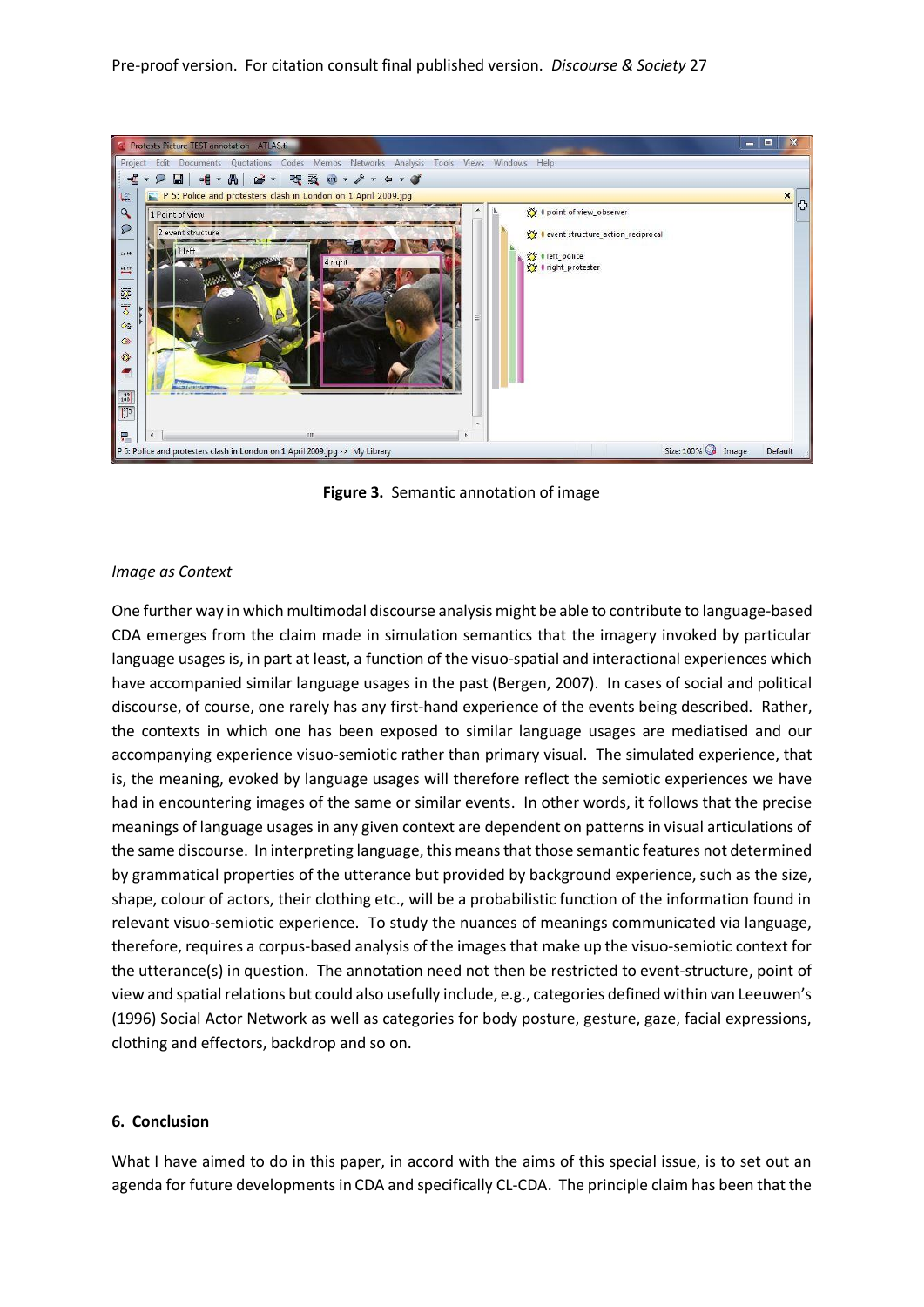mental representations invoked by language usages encode multimodal information. Insights from multimodal discourse analysis might therefore be usefully integrated within CL-CDA in order to illuminate the nuances of meanings communicated via language. That is to say, where studies in multimodality have been able to shed light on the way images contribute to the social construction of knowledge and values, given the arguments made here concerning the visual basis of linguistic meaning, findings from multimodal studies may equally be able to illuminate some of the most subtle ways in which language contributes to the social construction of knowledge and values. This is especially the case given the increasingly visual practices of news communication. Although I have not presented any attested data, I hope to have illustrated some of the ways in which such an integrated approach might be operationalised. I have illustrated this with a focus on one multimodal feature in particular, POINT OF VIEW. However, I could equally have looked at others. Ultimately, what I hope to have achieved in this paper, then, is to have created a space for a future program of research employing cognitive and multimodal methods to investigate, across a range of features, connections between language, image and ideology.

#### **Notes**

 $<sup>1</sup>$  It is not just literal language usages which involve simulation. For example, Gibbs (2006) shows that metaphor,</sup> a powerful device in the communication of ideology (Charteris-Black 2004), involves a simulation of events which are technically impossible but are imagined as if they were real (see also Fauconnier and Turner 2002). Consider, for example, well-attested metaphors like IMMIGRATION IS A FLOOD. A simulation account of metaphor comprehension provides a cognitive and experiential explanation for the rhetorical effectiveness of metaphor in discourse where the experience provided by the source domain in the simulation may be especially powerful in conjuring imagery which mobilises systems of affect. A metaphor such as IMMIGRATION IS A FLOOD, for example, may result in genuine feelings of drowning (see also van Dijk 1984, 1987).

<sup>2</sup> 'System' in CL-CDA, it should be noted, does not refer to a functional network system designed specifically for communication but to more general cognitive systems which operate across cognitive domains, including language and perception (see Hart 2014a for detailed discussion).

<sup>3</sup> For reasons of space, I concentrate solely on the horizontal or anchorage plane of perspective (see Hart 2015 for a more detailed discussion, including of angle and distance planes)

 $4$  It is important to recognise that the examples in (5) – (8) are particular instantiations of abstract grammatical constructions. The same construction may be instantiated in utterances involving other semantically similar verbs. For example, the transactive constructions in (5) and (6) may be realised in utterances containing verbs like *hit, strike, punch* etc. while the same reciprocal construction realised in (7) and (8) may be instantiated in utterances containing verb phrases such as *trade punches, exchange blows* etc.

<sup>5</sup> It is therefore not infelicitous to refer to the reader as a 'viewer'.

 $6$  At the schematic level, this is achieved via a role 'connector' (R) as in Figure 2(a) and 2(b) (Fauconnier 1997).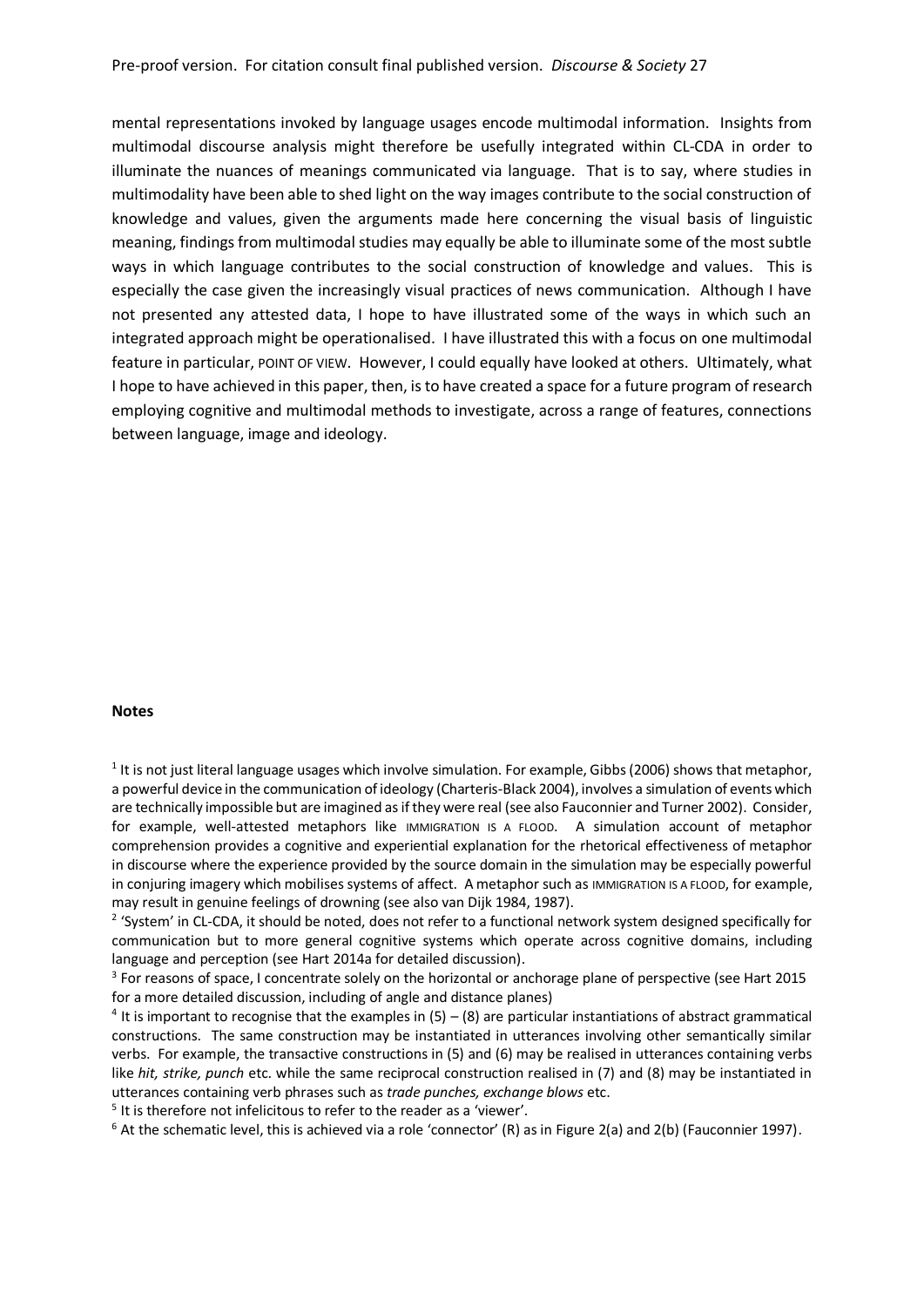$<sup>7</sup>$  Interpretations of spatial positions or configurations in the vertical rather than the horizontal dimension, such</sup> as the ideal/real interpretation of top/bottom (Kress and van Leeuwen 1996), may similarly be supported by conceptual metaphors, in this case GOOD IS UP/BAD IS DOWN.

#### **References**

Arnheim R (2004) Visual Thinking, 2<sup>nd</sup> edn. California: University of California Press.

- Barsalou LW (1999) Perceptual motor systems. *Behavioural and Brain Sciences* 22: 577-609.
- Bergen B (2007) Experimental methods for simulation semantics. In: Gonzalez-Marquez M, Mittelberg I, Coulson S and Spivey MJ (eds.), *Methods in Cognitive Linguistics*. Amsterdam: John Benjamins, pp. 277-301.
- Bergen B (2012) *Louder than Words: The New of Science of How the Mind Makes Meaning*. New York: Basic Books.
- Bergen B and Chang N (2005) Embodied construction grammar in simulation-based language understanding. In: Östman J.-O and Fried M (eds.), *Construction Grammars: Cognitive Grounding and Theoretical Extensions.* Amsterdam: John Benjamins, pp. 147-190.
- Bergen B, Chang N and Narayan S (2004) Simulated action in an embodied construction grammar. In: *Proceedings of 26th Annual Conference of the Cognitive Science Society*. Mahwah, NJ: Erlbaum, pp. 108-113.
- Casasanto D. (2009) Embodiment of abstract concepts: good and bad in right- and left-handers. *Journal of Experimental Psychology* 138 (3): 351-367.

Charteris-Black C (2004) *Corpus Approaches to Critical Metaphor Analysis*. Basingstoke: Palgrave.

- Croft W and Cruse DA (2004) *Cognitive Linguistics*. Cambridge: Cambridge University Press.
- El Refaie E (2003) Understanding visual metaphor: The example of newspaper cartoons. *Visual Communication* 2 (1): 75-96.
- Fauconnier G (1997) *Mappings in Thought and Language*. Cambridge: Cambridge University Press.
- Fauconnier G and Turner M (2002) *The Way We Think: Conceptual Blending and the Mind's Hidden Complexities*. New York: Basic Books.
- Feng D (2011) Visual space and ideology: A critical cognitive analysis of spatial orientations in advertising. In: O'Haloran KL and Smith BA (eds.), *Multimodal Studies: Exploring Issues and Domains*. London: Routledge, pp. 55-75.
- Feng D and Espindola E (2013) Integrating functional and cognitive approaches to multimodal discourse analysis. *Ilha do Desterro* 64: 85-110.
- Fowler R, Hodge R, Kress G and Trew T (1979) *Language and Control*. London: Routledge and Kegan Paul.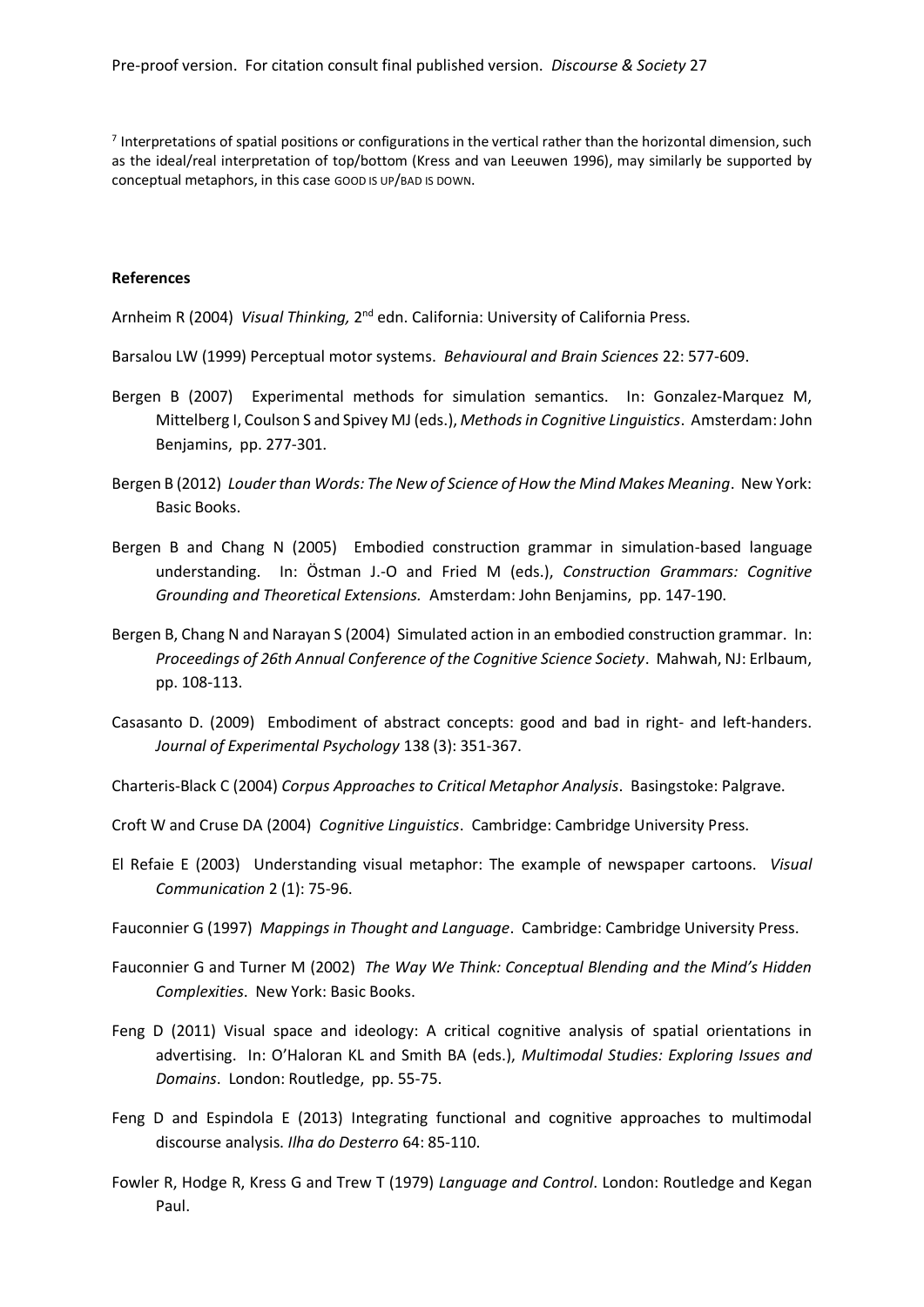- Gibbs RW (2006) Metaphor interpretation as embodied simulation. *Mind & Language* 21 (3): 434- 458.
- Glenberg A and Kaschak M (2002) Grounding language in action. *Psychonomic Bulletin & Review* 9: 558-565.
- Glenberg A and Robertson D (2000) Symbol grounding and meaning: A comparison of highdimensional and embodied theories of meaning. *Journal of Memory and Language* 43: 379- 401.
- Hart C (2013a) Event-construal in press reports of violence in political protests: A Cognitive Linguistic Approach to CDA**.** *Journal of Language and Politics* 12 (3): 400-423.
- Hart C (2013b) Constructing contexts through grammar: Cognitive models and conceptualisation in British Newspaper reports of political protests. In: Flowerdew J (ed.), *Discourse and Contexts*. London: Continuum, pp. 159-184.
- Hart C (2014a) *Discourse, Grammar and Ideology: Functional and Cognitive Perspectives*. London: Bloomsbury.
- Hart C (2014b) Construal operations in online press reports of political protests. In: Hart C and Cap P (eds.), *Contemporary Critical Discourse Studies*. London: Bloomsbury, pp. 167-188.
- Hart C (2015). Viewpoint in linguistic discourse: Space and evaluation in news reports of political protests. *Critical Discourse Studies* 12 (3): 238-260*.*
- Hodge R. and Kress G (1993) *Language as Ideology,* 2nd edn. London: Routledge.
- Johnson M (1987) *The Body in the Mind: The Bodily Basis of Meaning, Imagination, and Reason*. Chicago: University of Chicago Press.
- Kaschak M, Madden CJ, Therriault DJ, Yaxley RH, Aveyard M, Blanchard AA and Zwaan RA (2005) Perception of motion affects language processing. *Cognition* 94 (3): B79-B89.
- Kress G and van Leeuwen T (1996) *Reading Images: The Grammar of Visual Design,* 2nd edn*.* London: Routledge.
- Kintsch W and van Dijk TA (1978) Toward a model of text comprehension and production. *Psychological Review* 85 (5): 363-394.
- Koller V (2008) "More than just a colour": Pink as a gender and sexuality marker in visual communication.*Visual Communication* 7 (4): 395-423.
- Kress G and van Leeuwen T (1998) Front pages: (The critical) analysis of newspaper layout. In: Bell A and Garrett P (eds.), *Approaches to Media Discourse*. Oxford: Blackwell, pp. 186-219.
- Lakoff G (1987) *Women, Fire and Dangerous Things: What Categories Reveal about the Mind.* Chicago: University of Chicago Press.

Lakoff G and Johnson M (1980) *Metaphors we Live by.* Chicago, IL: University of Chicago Press.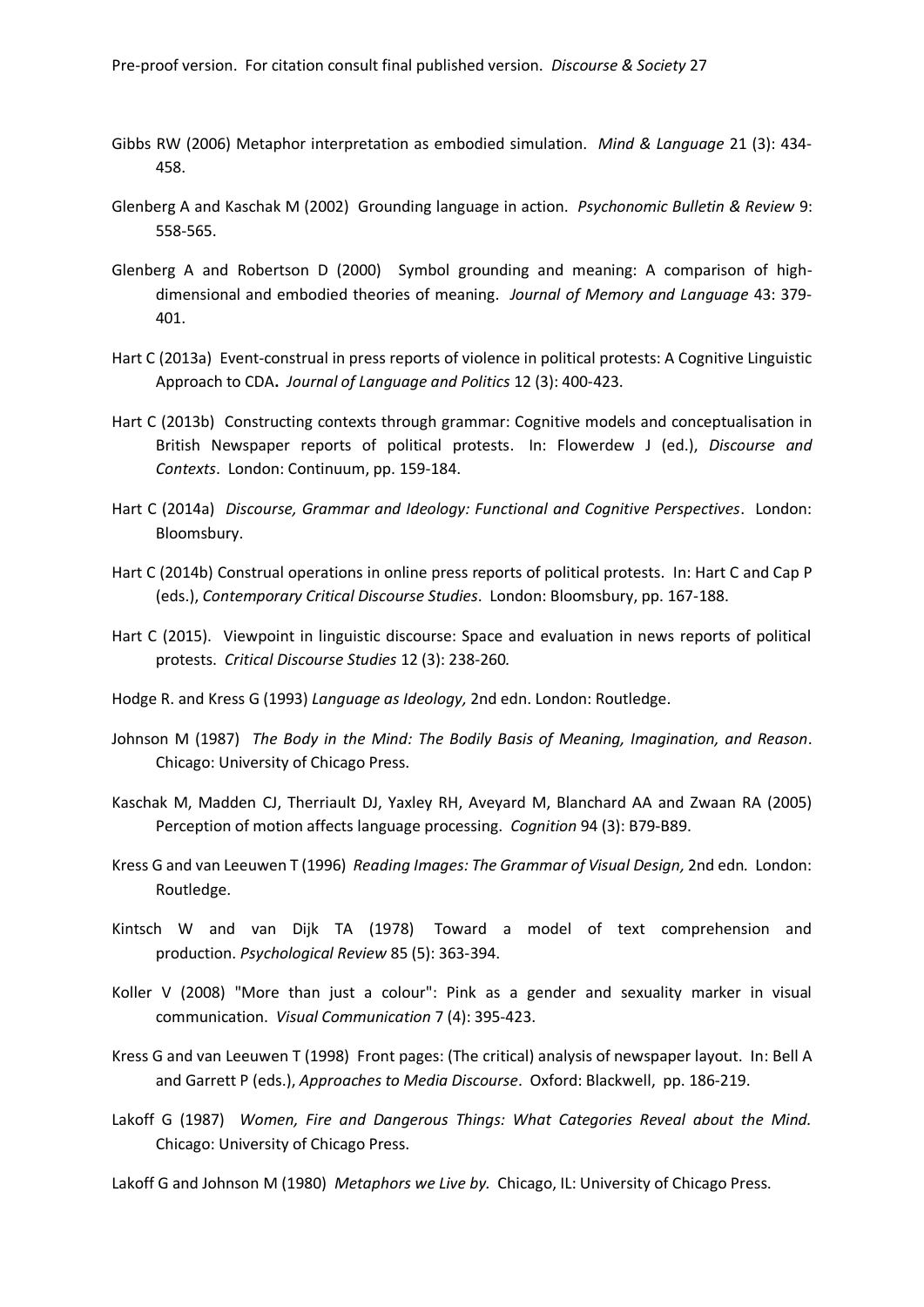- Langacker RW (1987) *Foundations of Cognitive Grammar, vol. I: Theoretical prerequisites.* Stanford: Stanford University Press.
- Langacker RW (1991) *Foundations of Cognitive Grammar, vol. II: Descriptive application.* Stanford: Stanford University Press.
- Langacker RW (2008) *Cognitive Grammar: A Basic Introduction*. Oxford: Oxford University Press.
- Langacker RW (2013) Essentials of Cognitive Grammar. Oxford: Oxford University Press.
- Lim FV (2004) Developing an integrative multisemiotic model. In: O'Halloran KL (ed.), *Multimodal Discourse Analysis*. London: Continuum, pp. 220-246.
- Machin D (2007) *An Introduction to Multimodal Analysis*. London: Bloomsbury.
- Machin D (2009) Multimodality and theories of the visual. In: Jewitt C (ed.), *Handbook of Multimodal Analysis*. London: Routledge, pp. 181-190.
- Machin D (2013) What is multimodal critical discourse studies? *Critical Discourse Studies* 10 (4): 347- 355.

Machin D and Mayr A (2012) *Critical Discourse Analysis: A Multimodal Approach*. London: Sage.

- Mandler JM (2004) *The Foundations of Mind: Origins of Conceptual Thought*. Oxford: Oxford University Press.
- Matlock T (2004) Fictive motion as cognitive simulation. *Memory & Cognition* 32: 1389-1400.

O'Halloran KL (ed.) (2004) *Multimodal Discourse Analysis*. London: Continuum.

- O'Halloran KL (2008) Systemic Functional-Multimodal Discourse Analysis (SF-MDA): Constructing Ideational Meaning using Language and Visual Imagery. *Visual Communication* 7 (4): 443-475.
- O'Halloran KL (2011) Multimodal discourse analysis. In: Hyland K and Paltridge B (eds.), *Companion to Discourse*. London: Continuum, pp. 120-137.
- Perniss P, Thompson R and Vigliocco G (2010) Iconicity as a general property of language: Evidence from spoken and signed languages. *Frontiers in Psychology* 1: 227.
- Richardson J and Wodak R (2009) The impact of visual racism: Visual arguments in political leaflets of Austrian and British far-right parties. *Contraversia:* 6(2): 45-77.
- Stanfield RA and Zwaan RA (2001) The effect of implied orientation derived from verbal context on picture recognition. *Psychological Science* 12: 153-156.
- Stöckl H (2004) In between modes: Language and image in printed media. In: Vntola E, Charles C and Kaltenbacher M (eds.), *Perspectives on Multimodality*. Amsterdam: John Benjamins, pp. 9-30.
- Talmy L (2000) *Toward a Cognitive Semantics.* Cambridge, MA.: MIT Press.
- Van Dijk TA (1984) *Prejudice in Discourse: An Analysis of Ethnic Prejudice in Cognition and Conversation.* Amsterdam: John Benjamins.